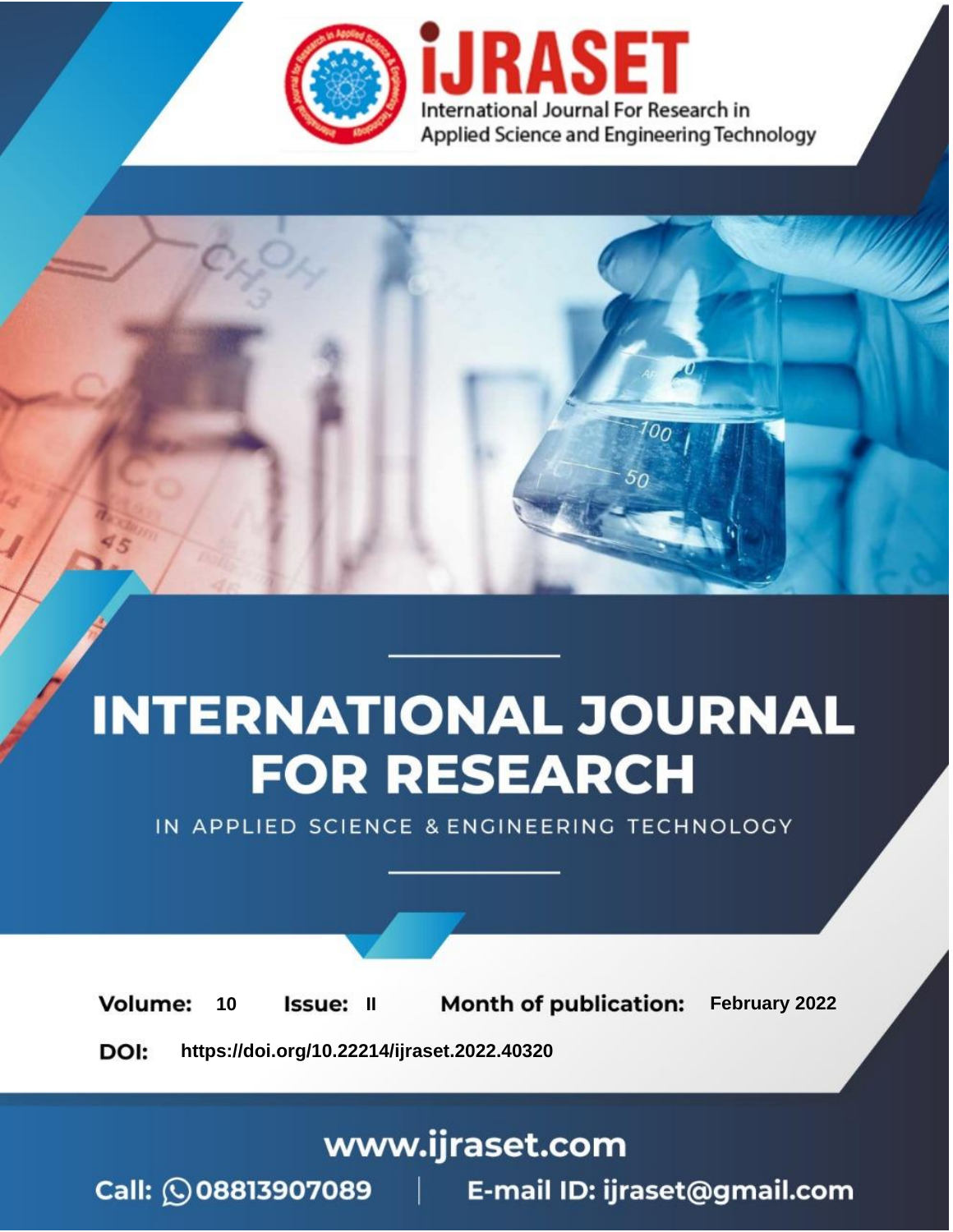

### **IOT BASED-Sewage Blockage Detection System**

Aakash Thalavaisamy. S<sup>1</sup>, Keerthi Sree. K<sup>2</sup>, Padmanabhan. S<sup>3</sup>, Dr. Manikandan. R. P. S<sup>4</sup>, Mr. B. Varun Kumar<sup>5</sup>, Dr. S. Prakash<sup>6</sup>

*1, 2, 3, 4, 5, 6Sri Shakthi Institute of Engineering and Technology (Autonomous Institution), Coimbatore, Tamil Nadu, India*

*Abstract: Sewer system monitoring is important to keep the city clean. Irregular monitoring of the sewage system leads to obstruction of drainage.* 

*Sewer blockages are the main causes of sewer flooding and pollution. Sometimes, out of ignorance, workers may encounter an accident as they may not be aware of the conditions inside the manhole. This document represents an experimentation of the smart sanitation system using IoT.* 

*In this model, a water pump motor, transformer, microcontroller and IoT module is used to obtain the desired output from the module.*

#### **I. INTRODUCTION**

Sewage system plays a crucial role particularly, especially in large cities. The world is rapidly becoming smart cities, but the problems encountered are still those of the primitives. The modern world is in great need of modern advances and sophistication in its planning.

There is no proper monitoring of the sewage system at houses. The sewer system has instability and uncertainty with the characteristics of the variable and nonlinear variant of the time variant and the random processing process. The purpose is to obtain an economical and flexible solution for detecting block and foul smells. Gas sensors will pick up the odor when a blockage occurs and water flow stops.

Then an alert is sent to the residents. Simultaneously anti-clogant liquid is sprayed in the pipeline where blockage occurs which will remove the block. The best outcome of this system is that it can avoid unhygienic houses.

#### **II. LITERATURE SURVEY**

*A. Smart Sensor and Arm Drainage Monitoring System* 

The core of the project is ARM7. ARM7 is a processor that is programmed to sense water level in sewage and blockage. A gas sensor is attached that gives an alert of any leakage via message and sound buzzers.

#### *B. Smart Sewage Alert for Workers using IoT*

A level sensor is used to detect the level of water in the drainage and display it on a screen. Sensor is used in detecting a clog and rate of flow. The WEMOS D1 is used to check specific conditions and it can send automatic alerts via GSM and can update it in real time.

#### *C. Underground Drainage Monitoring System using IoT*

The system uses a variety of sensors such as temperature sensor, water level sensor and gas sensor which are interfaced with a PIC Microcontroller. System monitors the level of water and toxic gases.

#### *D. Smart Drainage Monitoring System Using Internet of Things*

A smart drainage monitoring system using a variety of sensors is designed. The level of water will determine the probability of flood as low, medium or high. Gas sensor is also used in measuring the amount of various toxic gases.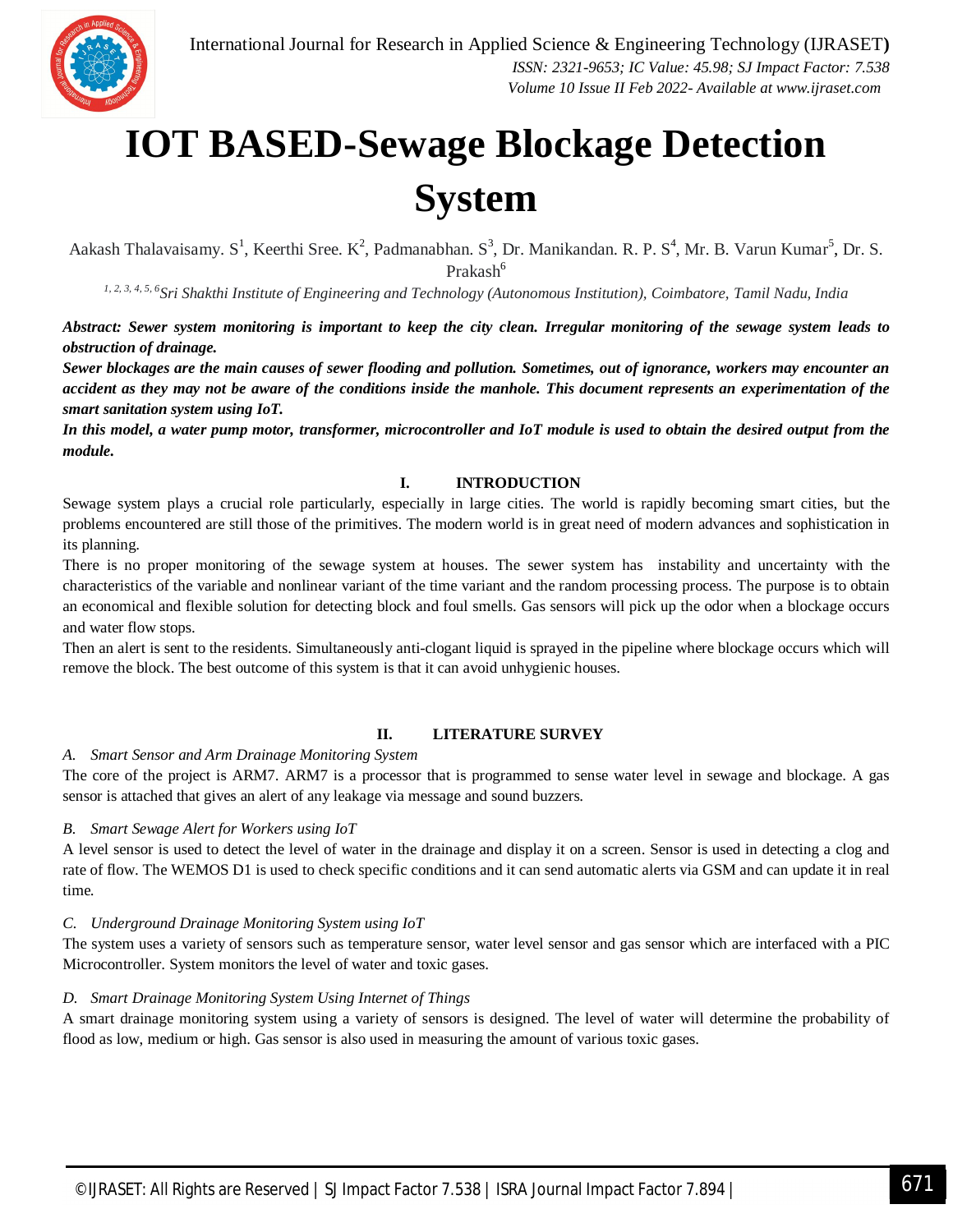

International Journal for Research in Applied Science & Engineering Technology (IJRASET**)**  *ISSN: 2321-9653; IC Value: 45.98; SJ Impact Factor: 7.538 Volume 10 Issue II Feb 2022- Available at www.ijraset.com*

*A. Block Diagram*

#### **III. HARDWARE REQUIREMENTS**



*B. Liquid Crystal Display*

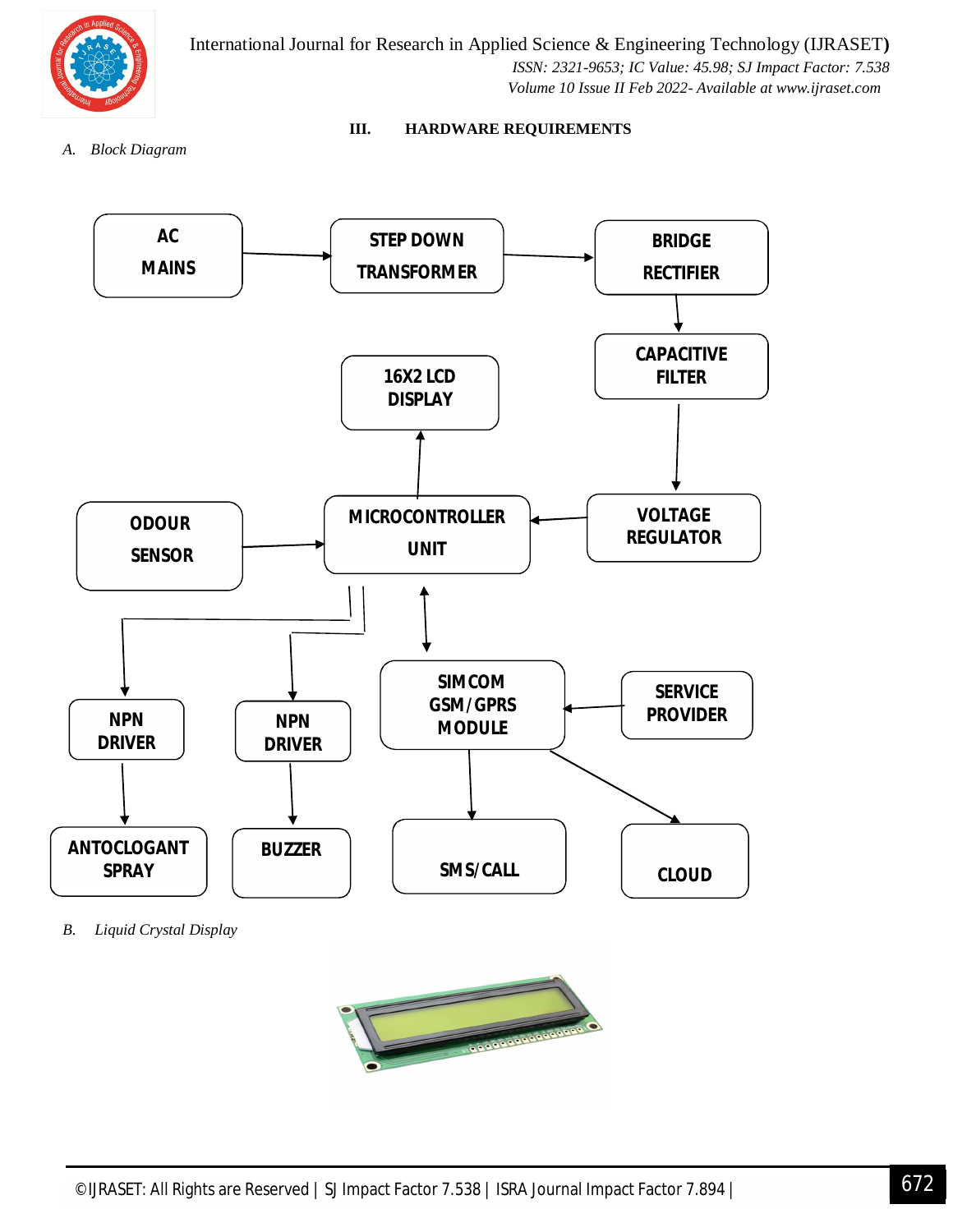

International Journal for Research in Applied Science & Engineering Technology (IJRASET**)**  *ISSN: 2321-9653; IC Value: 45.98; SJ Impact Factor: 7.538 Volume 10 Issue II Feb 2022- Available at www.ijraset.com*

This LCD Display is designed for E-blocks. It has a 16 character, 2-line alphanumeric LCD display connected to a single 9-way Dtype connector. This device will be connected to E-Block I/O ports. The display requires 5V power supply. The device cannot exceed 5V, as this will cause damage to the device. The 5V power supply can be generated from either E-blocks Multi programmers or a 5V fixed regulated power supply. The 16 x 2 intelligent alphanumeric dot matrix can display 224 different characters and symbols.

*C. Bridge Rectifier*



A Bridge rectifier is a device that alternates an AC current to a DC current that rectifies AC current input to DC current output. Bridge Rectifiers are popularly used in power supplies which can provide required DC voltage for electronic components and devices. Rectifiers are classified in three types namely half-wave, full-wave, and bridge rectifier. The vital functions of these rectifiers is just as same as the conversion of current.

*D. Arduino UNO*



Arduino is an open-source project that created microcontroller-based kits for building digital devices and interactive objects capable of sensing and controlling physical devices. The project is based on microcontroller board designs, produced by different vendors, using different microcontrollers. These systems provide sets of digital and analog input/output (I/O) pins that can interface to various expansion boards (termed shields) and other circuits.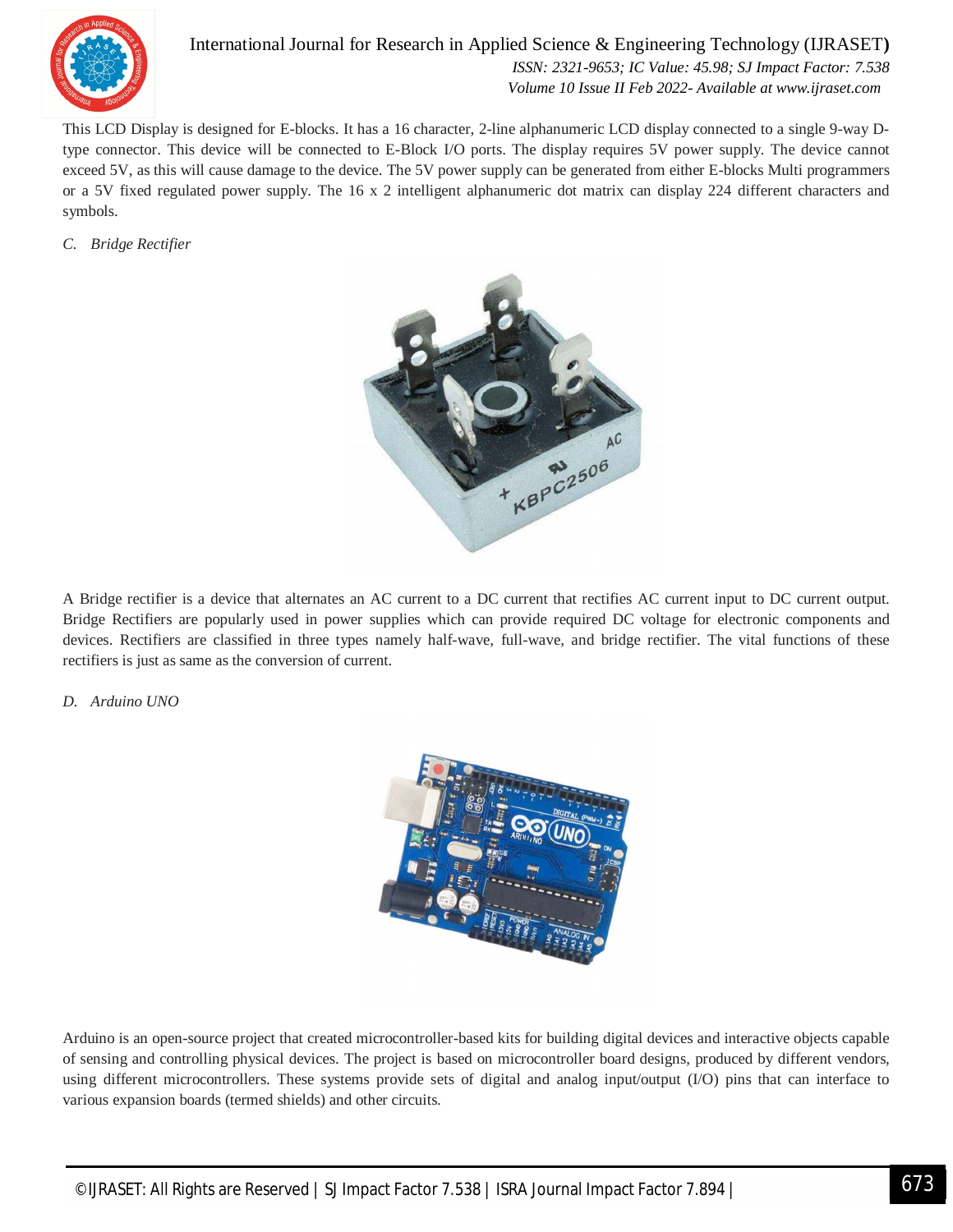

International Journal for Research in Applied Science & Engineering Technology (IJRASET**)**  *ISSN: 2321-9653; IC Value: 45.98; SJ Impact Factor: 7.538 Volume 10 Issue II Feb 2022- Available at www.ijraset.com*



The gas sensors react spontaneously to gases, now the system is updated on all modifications that occur in the concentration of molecules in the gaseous state. The gas sensor module comprises a steel exoskeleton under which a location component is housed. This detection element is subjected to a current through the connecting leads. This current is called heating current passing through it, gases approaching the sensing element are ionized and absorbed by the sensing element. This modifies the resistance of the sensing element which modifies the value of the current which leaves it. The sensor connection cables are thick so that the sensor can be firmly connected to the circuit and a sufficient amount of heat is drawn inside. They are cast in copper and covered with a tin plating.

#### *F. Transformer*



It is a chassis mounting mains transformer. Transformer consists of 240V primary windings and a center tapped secondary winding. The transformer has insulated connecting leads. The Transformer acts as a step down transformer that reduces AC power supply of - 240V to - 12V. Electromagnetic induction produces an electromotive force in a conductor that is exposed to time-varying magnetic fields. Transformers are used in step up or step down of alternating voltages in power supply applications.

#### **IV. RESULTS**

The data from the sensor is sent to the microcontroller. An alert message is also sent to the mobile number of the resident. Simultaneously the anti-clogent liquid is also sprayed in the pipeline where the block occurs. This is how the whole system works and can be operated easily by anyone.

#### **V. FUTURE SCOPE**

Having implemented this project, gives the removal of clog from the sewage system. It can be further developed by using advanced technologies. The eradication of the clog can be done by using chemicals in sewage pipes. In addition to this, the clog can be removed using robots.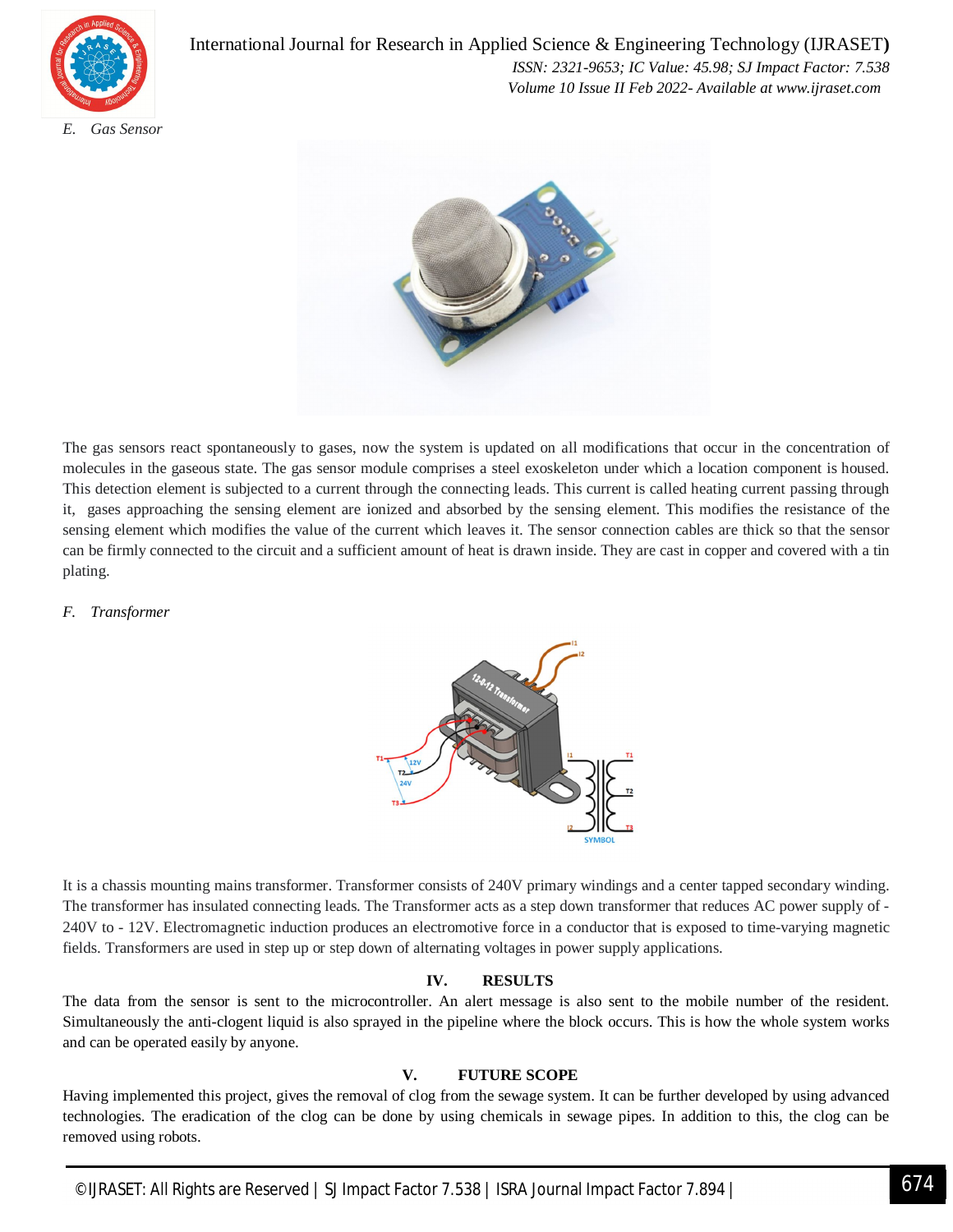

#### International Journal for Research in Applied Science & Engineering Technology (IJRASET**)**

 *ISSN: 2321-9653; IC Value: 45.98; SJ Impact Factor: 7.538 Volume 10 Issue II Feb 2022- Available at www.ijraset.com*

#### **VI. CONCLUSION**

At present times underground observance is difficult. This project proposes a totally different way for managing the underground system. This system provides an efficient way in detecting a clog. This can be implemented in remote residential areas and can be operated easily by anyone. It is a low cost, time saving and less human intervention system.

#### **REFERENCES**

- [1] Arulananth TS, Ramya LaxmiG, Renuka K, Karthik K, "Smart sensors and Arm Based Drainage Monitoring System", International Journal of Innovative Technology and Exploring Engineering (IJITER), ISSN:2278-3075, Volume 8, issued on September 2019.
- [2] M Lizzy Nessa Bagyam, B. Raja Nithya, D. Rubi Kumar, S. Sangeetha, Santhosh, "Smart Sewage Alert for Workers using IoT", International Journal of Scientific & Technology Research, ISSN: 2277-8616, Volume 9, Issue on Feb 2020.